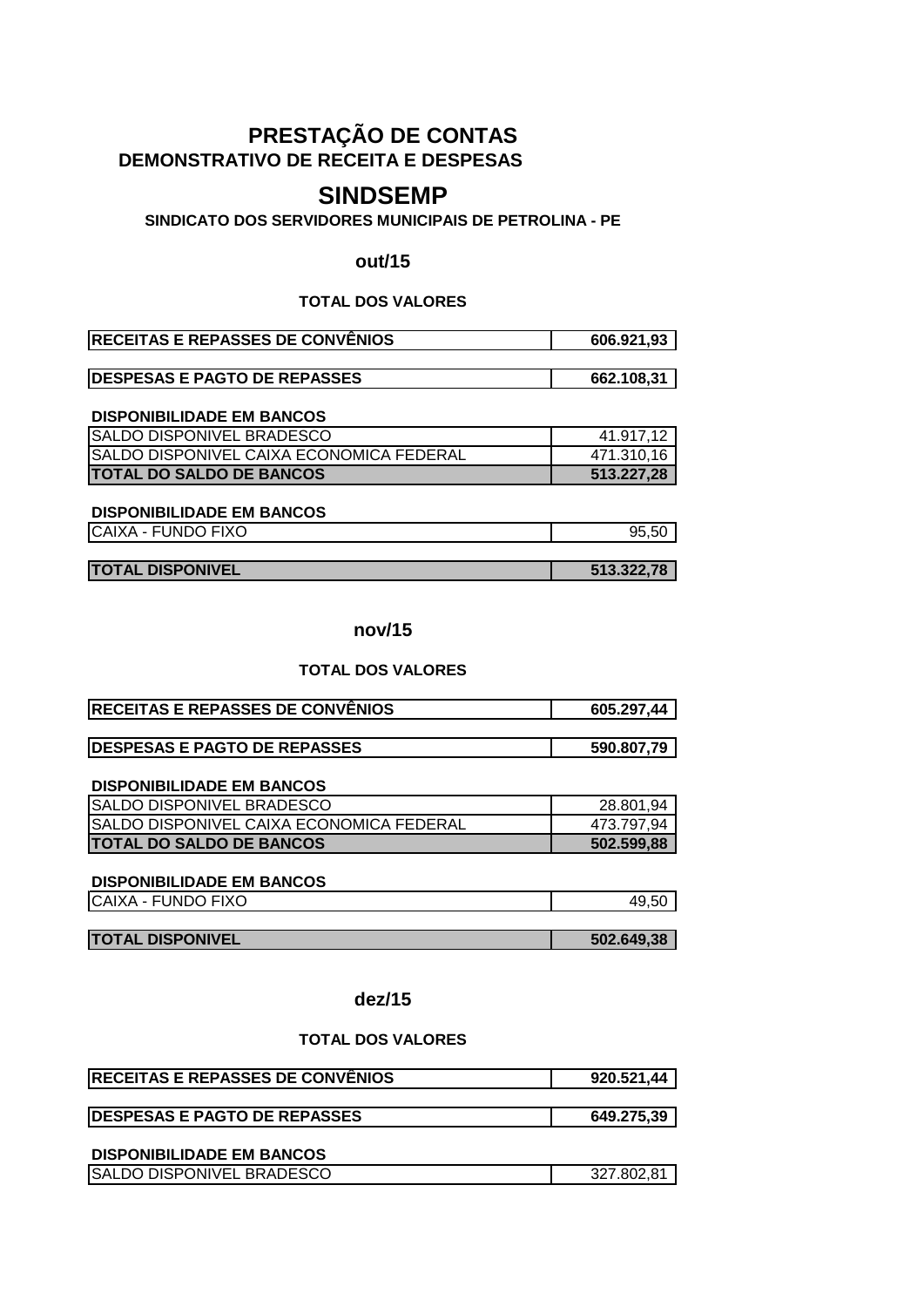| <b>ISALDO DISPONIVEL CAIXA ECONOMICA FEDERAL</b> | 478.655,92 |
|--------------------------------------------------|------------|
| <b>TOTAL DO SALDO DE BANCOS</b>                  | 806.458,73 |

| <b>FUNDO FIXO</b><br><b>ICAIXA</b> | $- -$ |
|------------------------------------|-------|
|                                    |       |

# **TOTAL DISPONIVEL** 806.534,53

# **jan/16**

# **TOTAL DOS VALORES**

| <b>RECEITAS E REPASSES DE CONVÊNIOS</b> | 337.993.14 |
|-----------------------------------------|------------|
|                                         |            |
| <b>DESPESAS E PAGTO DE REPASSES</b>     | 602.689.62 |

# **DISPONIBILIDADE EM BANCOS**

| ISALDO DISPONIVEL BRADESCO                       | 42.455,50  |
|--------------------------------------------------|------------|
| <b>ISALDO DISPONIVEL CAIXA ECONOMICA FEDERAL</b> | 482.306,60 |
| <b>ITOTAL DO SALDO DE BANCOS</b>                 | 524.762.10 |

#### **DISPONIBILIDADE EM BANCOS**

| CAIXA - FUNDO FIXO      |            |
|-------------------------|------------|
|                         |            |
| <b>TOTAL DISPONIVEL</b> | 524.854,50 |

# **fev/16**

#### **TOTAL DOS VALORES**

| <b>RECEITAS E REPASSES DE CONVÊNIOS</b> | 588.254,12 |
|-----------------------------------------|------------|
|                                         |            |

| <b>DESPESAS E PAGTO DE REPASSES</b> | 592.071,08 |
|-------------------------------------|------------|
|                                     |            |

#### **DISPONIBILIDADE EM BANCOS**

| <b>ISALDO DISPONIVEL BRADESCO</b>               | 18.909.17  |
|-------------------------------------------------|------------|
| <b>SALDO DISPONIVEL CAIXA ECONOMICA FEDERAL</b> | 485.762.01 |
| <b>TOTAL DO SALDO DE BANCOS</b>                 | 504.671.18 |

# **DISPONIBILIDADE EM BANCOS**

| <b>CAIXA</b> | ~~ |
|--------------|----|
| FUNDO FIXO   | 0u |
| -            | ୬∠ |
|              |    |

# **TOTAL DISPONIVEL 504.763,18**

# **mar/16**

| <b>RECEITAS E REPASSES DE CONVÊNIOS</b> | 659.577,83 |
|-----------------------------------------|------------|
|                                         |            |
| <b>DESPESAS E PAGTO DE REPASSES</b>     | 624.755.72 |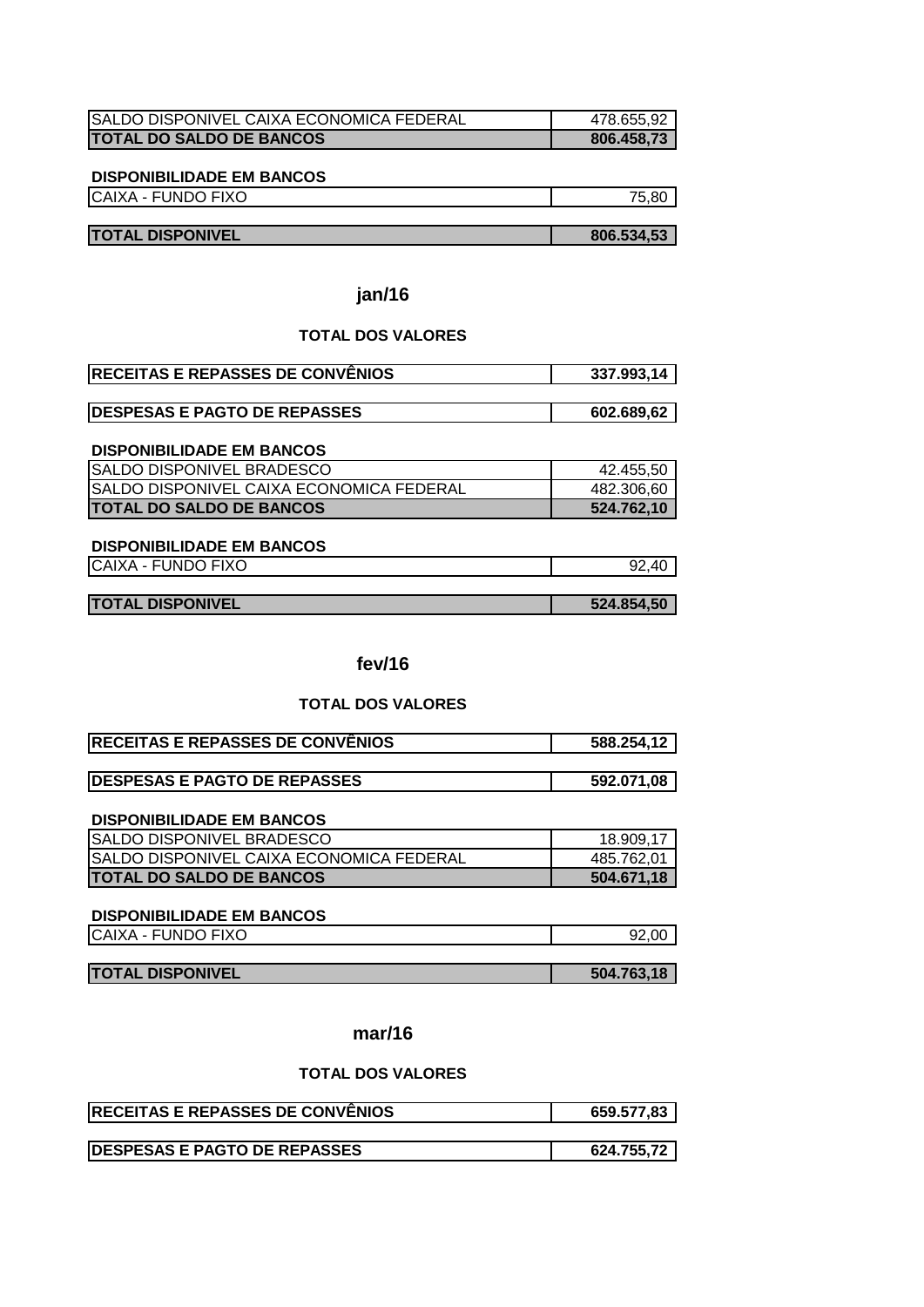| <b>ISALDO DISPONIVEL BRADESCO</b>               | 36.356,23  |
|-------------------------------------------------|------------|
| <b>SALDO DISPONIVEL CAIXA ECONOMICA FEDERAL</b> | 490.432,37 |
| <b>TOTAL DO SALDO DE BANCOS</b>                 | 526.788,60 |

# **DISPONIBILIDADE EM BANCOS**

CAIXA - FUNDO FIXO 44,50

**TOTAL DISPONIVEL 526.833,10**

**abr/16**

# **TOTAL DOS VALORES**

| <b>RECEITAS E REPASSES DE CONVÊNIOS</b> | 813.089.26 |
|-----------------------------------------|------------|
|                                         |            |

| <b>IDESPESAS E PAGTO DE REPASSES</b> | 809.687,79 |
|--------------------------------------|------------|
|--------------------------------------|------------|

#### **DISPONIBILIDADE EM BANCOS**

| <b>ISALDO DISPONIVEL BRADESCO</b>               | 13.083,22  |
|-------------------------------------------------|------------|
| <b>SALDO DISPONIVEL CAIXA ECONOMICA FEDERAL</b> | 493.874,49 |
| <b>ITOTAL DO SALDO DE BANCOS</b>                | 506.957.71 |

#### **DISPONIBILIDADE EM BANCOS**

CAIXA - FUNDO FIXO 102,90

| <b>TOTAL DISPONIVEL</b> | 507.060,61 |
|-------------------------|------------|

# **mai/16**

#### **TOTAL DOS VALORES**

| <b>RECEITAS E REPASSES DE CONVÊNIOS</b> | 627.458.49 |
|-----------------------------------------|------------|
|                                         |            |

|  | <b>IDESPESAS E PAGTO DE REPASSES</b> | .887.63 |
|--|--------------------------------------|---------|
|--|--------------------------------------|---------|

#### **DISPONIBILIDADE EM BANCOS**

| <b>ISALDO DISPONIVEL BRADESCO</b>                | 1.169,20   |
|--------------------------------------------------|------------|
| <b>ISALDO DISPONIVEL CAIXA ECONOMICA FEDERAL</b> | 643.019.69 |
| <b>ITOTAL DO SALDO DE BANCOS</b>                 | 644.188.89 |

# **DISPONIBILIDADE EM BANCOS**

| CAIXA - FUNDO FIXO | 123.40 |
|--------------------|--------|
|                    |        |

# **TOTAL DISPONIVEL 644.312,29**

## **jun/16**

| <b>IRECEITAS E REPASSES DE CONVENIOS</b> | 633.635,56 |
|------------------------------------------|------------|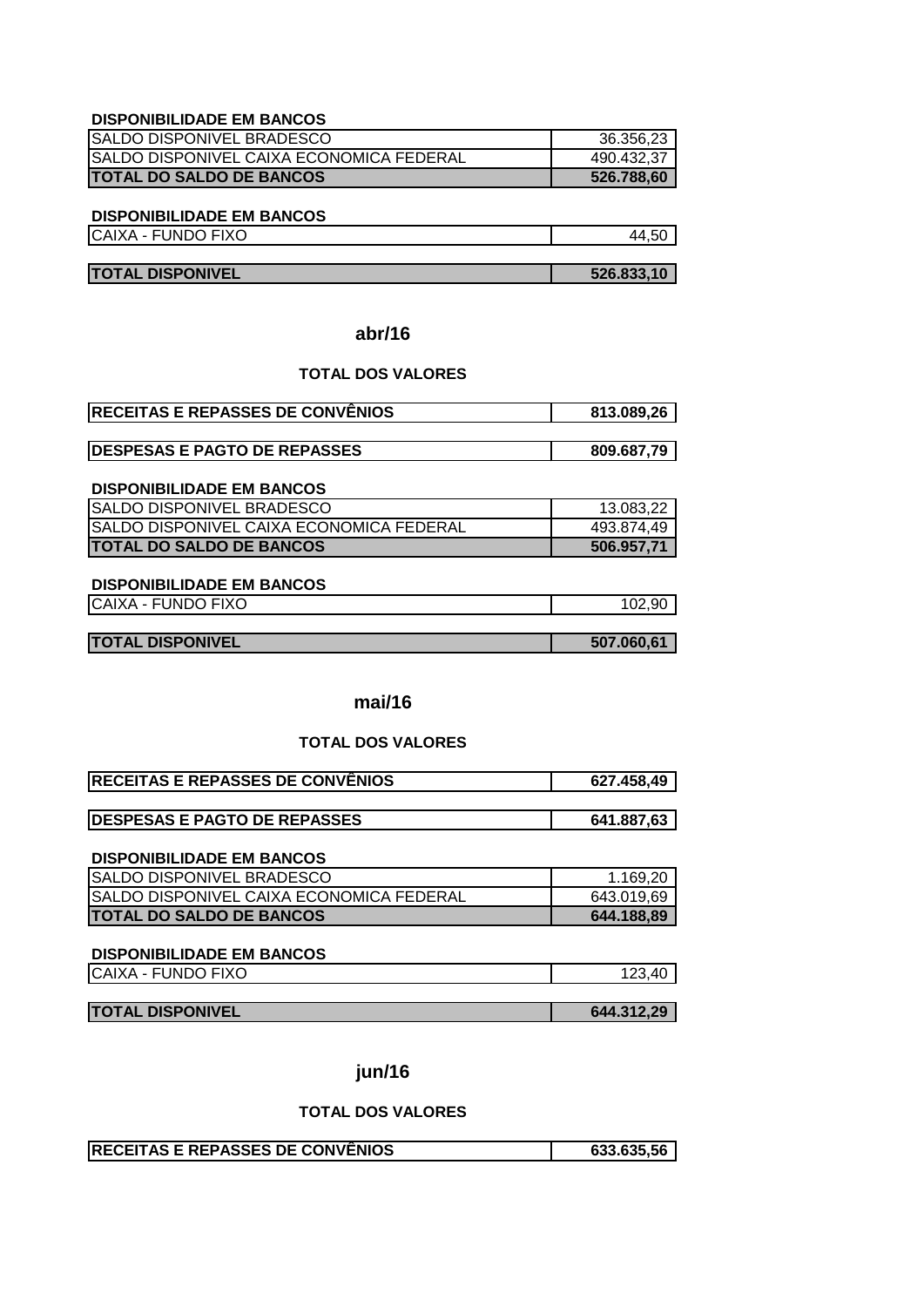| <b>IDESPESAS E PAGTO DE REPASSES</b> | 614.003,62 |
|--------------------------------------|------------|
|                                      |            |

| <b>SALDO DISPONIVEL BRADESCO</b>                | 22.500,48  |
|-------------------------------------------------|------------|
| <b>SALDO DISPONIVEL CAIXA ECONOMICA FEDERAL</b> | 656.565,25 |
| <b>ITOTAL DO SALDO DE BANCOS</b>                | 679.065.73 |

# **DISPONIBILIDADE EM BANCOS**

| <b>CAIXA</b>   | .00 |
|----------------|-----|
| . - FUNDO FIXO | 92  |
|                |     |

#### **TOTAL DISPONIVEL 1998 10:00 10:00 10:00 10:00 10:00 10:00 10:00 10:00 10:00 10:00 10:00 10:00 10:00 10:00 10:00 10:00 10:00 10:00 10:00 10:00 10:00 10:00 10:00 10:00 10:00 10:00 10:00 10:00 10:00 10:00 10:00 10:00 10:00**

**jul/16**

## **TOTAL DOS VALORES**

| <b> RECEITAS E REPASSES DE CONVÊNIOS</b> | 634.667,46 |
|------------------------------------------|------------|
|                                          |            |
| <b>IDESPESAS E PAGTO DE REPASSES</b>     | 542.129,28 |
|                                          |            |
| <b>DISPONIBILIDADE EM BANCOS</b>         |            |
| <b>SALDO DISPONIVEL BRADESCO</b>         | 97.792,26  |
| SALDO DISPONIVEL CAIXA ECONOMICA FEDERAL | 651.935,33 |
| <b>TOTAL DO SALDO DE BANCOS</b>          | 749.727,59 |
|                                          |            |
| <b>DISPONIBILIDADE EM BANCOS</b>         |            |

| CAIXA - FUNDO FIXO      |            |
|-------------------------|------------|
|                         |            |
| <b>TOTAL DISPONIVEL</b> | 749.820,39 |

# **ago/16**

#### **TOTAL DOS VALORES**

| <b>RECEITAS E REPASSES DE CONVÊNIOS</b> | 634.027.85 |
|-----------------------------------------|------------|
|                                         |            |

| <b>IDESPESAS E PAGTO DE REPASSES</b> |            |
|--------------------------------------|------------|
|                                      | 720.610.19 |

# **DISPONIBILIDADE EM BANCOS**

| <b>SALDO DISPONIVEL BRADESCO</b>                | 14.799,46  |
|-------------------------------------------------|------------|
| <b>SALDO DISPONIVEL CAIXA ECONOMICA FEDERAL</b> | 668.436,59 |
| <b>ITOTAL DO SALDO DE BANCOS</b>                | 683.236.05 |

# **DISPONIBILIDADE EM BANCOS**

| CAIXA - FUNDO FIXO |  |
|--------------------|--|
|                    |  |

| <b>TOTAL DISPONIVEL</b> | 683.346,05 |
|-------------------------|------------|

#### **set/16**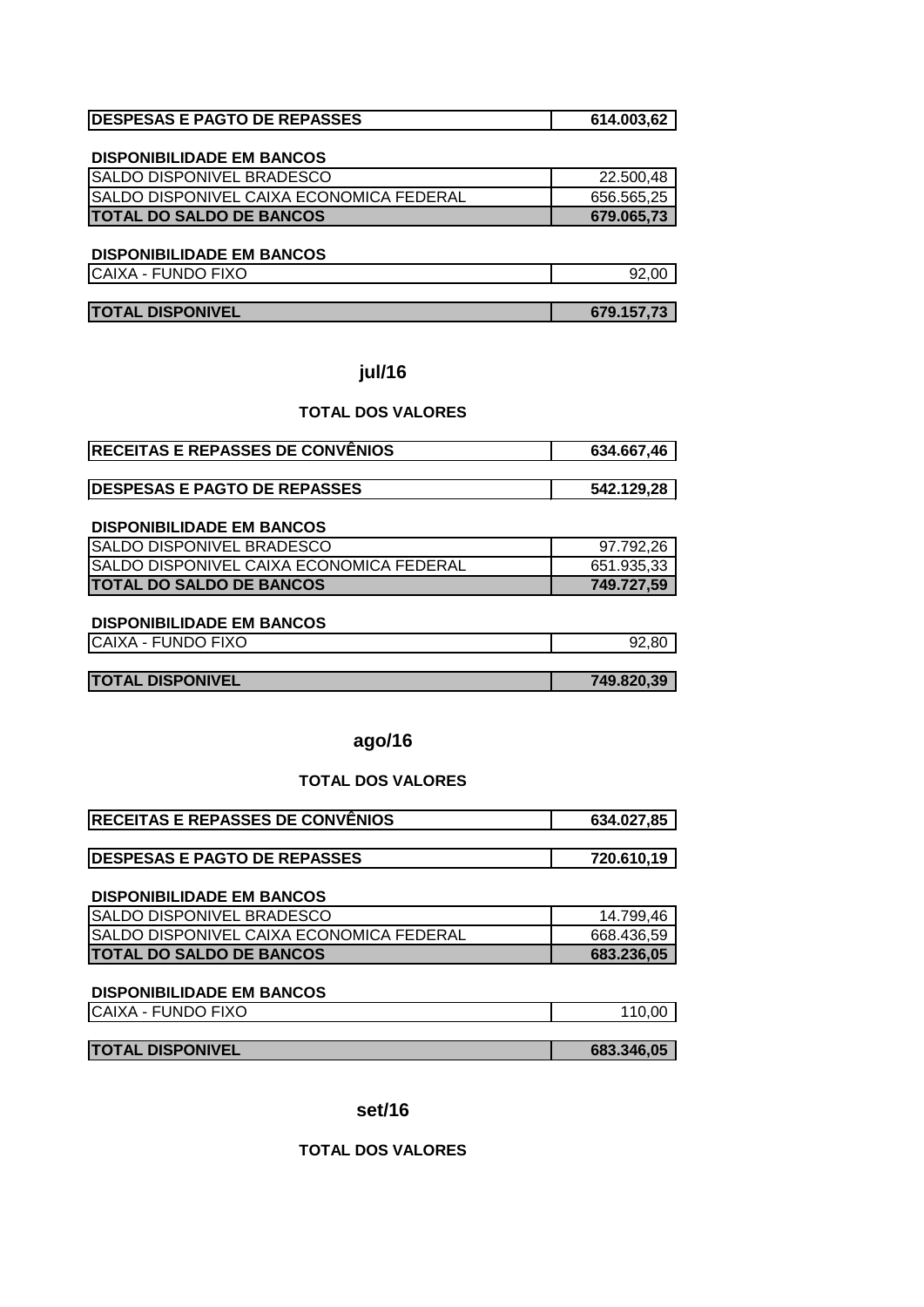| <b>RECEITAS E REPASSES DE CONVÊNIOS</b> | 560.721,68 |
|-----------------------------------------|------------|
|                                         |            |

| <b>IDESPESAS E PAGTO DE REPASSES</b> | 656.655,85 |
|--------------------------------------|------------|
|                                      |            |

| <b>SALDO DISPONIVEL BRADESCO</b>                | 11.631,86  |
|-------------------------------------------------|------------|
| <b>SALDO DISPONIVEL CAIXA ECONOMICA FEDERAL</b> | 560.671.51 |
| <b>TOTAL DO SALDO DE BANCOS</b>                 | 572.303.37 |

#### **DISPONIBILIDADE EM BANCOS**

| CAIXA - FUNDO FIXO | 125.OC<br>∪ס, ט∠ו |
|--------------------|-------------------|
|                    |                   |

| <b>TOTAL DISPONIVEL</b> | 572.428.37 |
|-------------------------|------------|
|                         |            |

# **out/16**

# **TOTAL DOS VALORES**

| <b>RECEITAS E REPASSES DE CONVÊNIOS</b> | 793.024,92 |
|-----------------------------------------|------------|
|                                         |            |

| <b>IDESPESAS E PAGTO DE REPASSES</b> | 865.062. |
|--------------------------------------|----------|
|                                      |          |

# **DISPONIBILIDADE EM BANCOS**

| <b>SALDO DISPONIVEL BRADESCO</b>          | 101.031,58 |
|-------------------------------------------|------------|
| ISALDO DISPONIVEL CAIXA ECONOMICA FEDERAL | 573.762,48 |
| <b>ITOTAL DO SALDO DE BANCOS</b>          | 674.794.06 |

# **DISPONIBILIDADE EM BANCOS**

| <b>L-FUNDO FIXO</b><br><b>CAIXA</b> | AА<br>0 |
|-------------------------------------|---------|
|                                     |         |
|                                     |         |

| <b>TOTAL DISPONIVEL</b> | 674.938,06 |
|-------------------------|------------|
|                         |            |

# **TOTAL DOS VALORES**

| <b>RECEITAS E REPASSES DE CONVÊNIOS</b> | 749.364,06 |
|-----------------------------------------|------------|
|                                         |            |
| <b>IDESPESAS E PAGTO DE REPASSES</b>    | 744.496,40 |

# **DISPONIBILIDADE EM BANCOS**

| <b>SALDO DISPONIVEL BRADESCO</b>                | 38.726,23  |
|-------------------------------------------------|------------|
| <b>SALDO DISPONIVEL CAIXA ECONOMICA FEDERAL</b> | 647.791.81 |
| <b>ITOTAL DO SALDO DE BANCOS</b>                | 686.518,04 |

#### CAIXA - FUNDO FIXO 130,00 **DISPONIBILIDADE EM BANCOS**

| <b>TOTAL DISPONIVEL</b> | 686.648,04 |
|-------------------------|------------|

# **dez/16**

| <b>RECEITAS E REPASSES DE CONVÊNIOS</b> | 922.885.36 |
|-----------------------------------------|------------|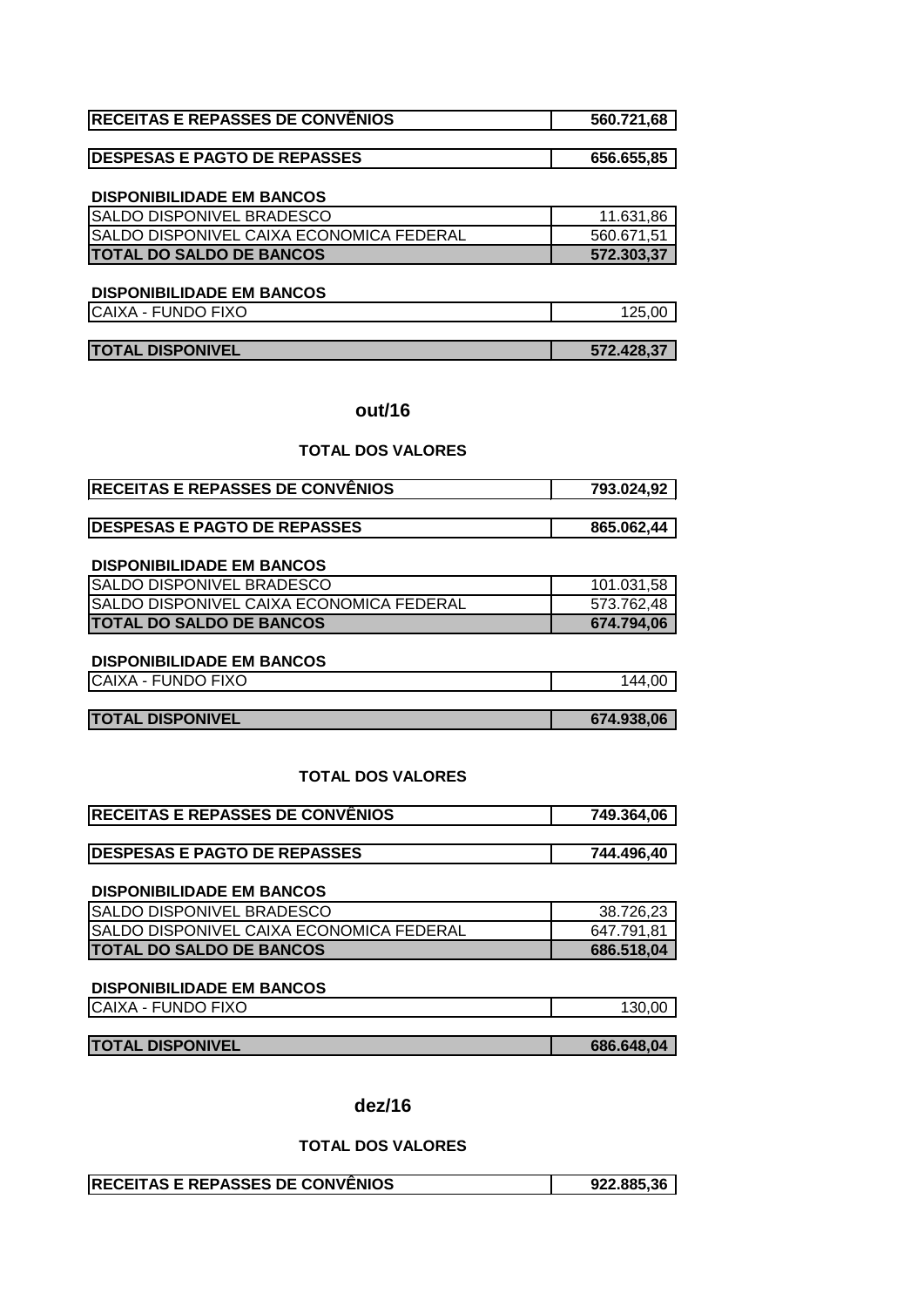| <b>DESPESAS E PAGTO DE REPASSES</b> | 791.755,54 |
|-------------------------------------|------------|

| <b>SALDO DISPONIVEL BRADESCO</b>                 | 143.876,43 |
|--------------------------------------------------|------------|
| <b>ISALDO DISPONIVEL CAIXA ECONOMICA FEDERAL</b> | 672.587,94 |
| <b>ITOTAL DO SALDO DE BANCOS</b>                 | 816.464.37 |

#### **DISPONIBILIDADE EM BANCOS**

CAIXA - FUNDO FIXO 75,00

| <b>TOTAL DISPONIVEL</b> | 816.539,37 |
|-------------------------|------------|

## **jan/17**

#### **TOTAL DOS VALORES**

| <b>IRECEITAS E REPASSES DE CONVENIOS</b> | 645.724,11 |
|------------------------------------------|------------|
|                                          |            |
| <b>DESPESAS E PAGTO DE REPASSES</b>      | 755.536,73 |

# **DISPONIBILIDADE EM BANCOS**

| <b>SALDO DISPONIVEL BRADESCO</b>                | 21.800.27  |
|-------------------------------------------------|------------|
| <b>SALDO DISPONIVEL CAIXA ECONOMICA FEDERAL</b> | 677.617.77 |
| <b>ITOTAL DO SALDO DE BANCOS</b>                | 699.418,04 |

# **DISPONIBILIDADE EM BANCOS**

| <b>CAIXA</b><br>JNDO FIXO<br>ຼ | 98 |
|--------------------------------|----|
|                                |    |

**TOTAL DISPONIVEL** 699.516,04

# **fev/17**

# **TOTAL DOS VALORES**

| <b>RECEITAS E REPASSES DE CONVÊNIOS</b> | 775.761.77 |
|-----------------------------------------|------------|
|                                         |            |

| <b>IDESPESAS E PAGTO DE REPASSES</b> | 630.993.01 |
|--------------------------------------|------------|
|                                      |            |

#### **DISPONIBILIDADE EM BANCOS**

| <b>SALDO DISPONIVEL BRADESCO</b>                | 176.273.72 |
|-------------------------------------------------|------------|
| <b>SALDO DISPONIVEL CAIXA ECONOMICA FEDERAL</b> | 682.703.41 |
| <b>TOTAL DO SALDO DE BANCOS</b>                 | 858.977.13 |

# **DISPONIBILIDADE EM BANCOS**

| <b>ICAIXA - FUNDO FIXO</b> | 22.00      |
|----------------------------|------------|
|                            |            |
| <b>TOTAL DISPONIVEL</b>    | 859.099.13 |

**mar/17**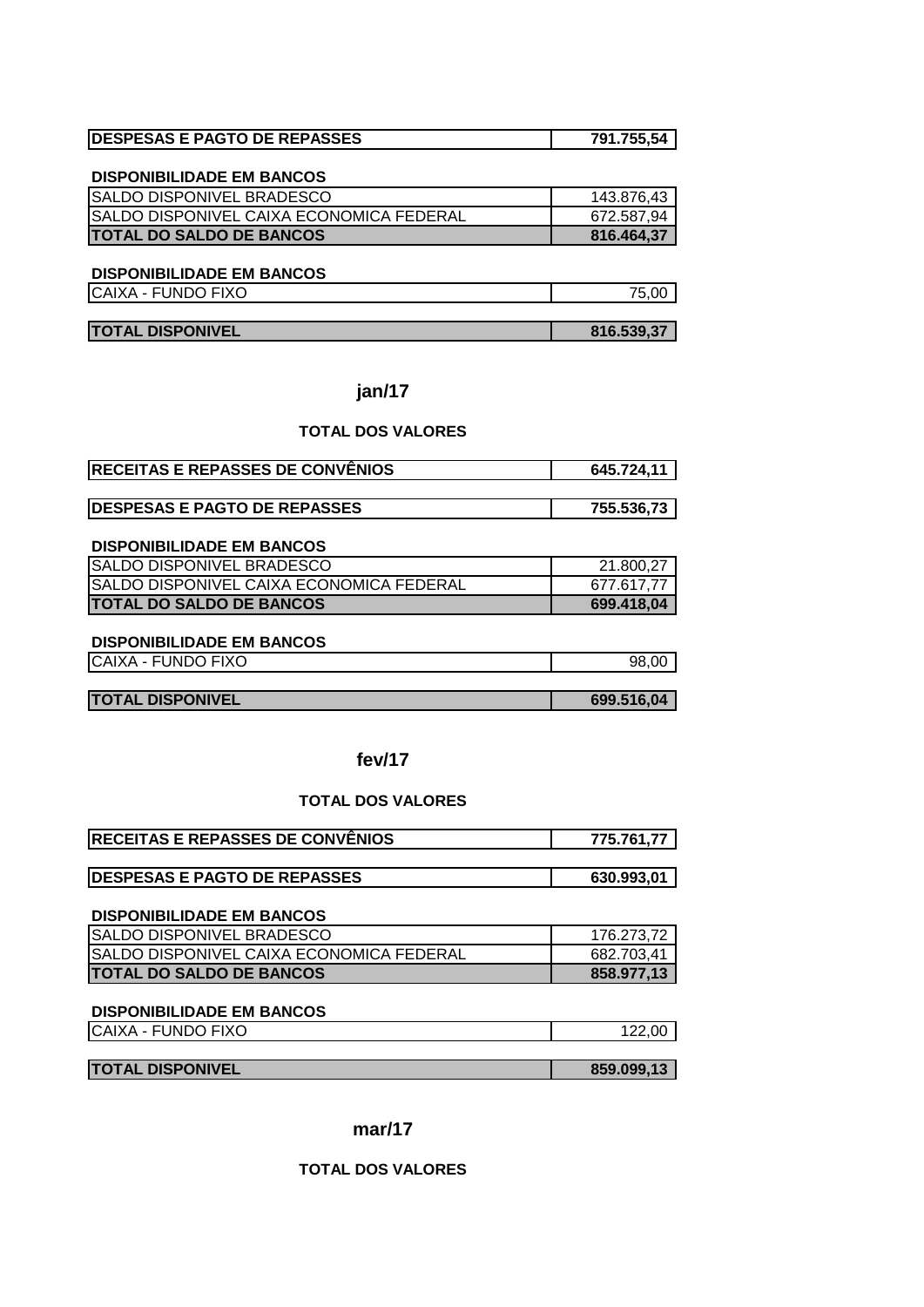| <b>RECEITAS E REPASSES DE CONVÊNIOS</b> | 788.993.29 |
|-----------------------------------------|------------|
|-----------------------------------------|------------|

| <b>IDESPESAS E PAGTO DE REPASSES</b> | 940.685,42 |
|--------------------------------------|------------|

| <b>SALDO DISPONIVEL BRADESCO</b>                | 13.412,50  |
|-------------------------------------------------|------------|
| <b>SALDO DISPONIVEL CAIXA ECONOMICA FEDERAL</b> | 687.494,64 |
| <b>ITOTAL DO SALDO DE BANCOS</b>                | 700.907,14 |

#### **DISPONIBILIDADE EM BANCOS**

| CAIXA - FUNDO FIXO | .00<br>$A \cap F$<br>-SO. |
|--------------------|---------------------------|
|                    |                           |

| <b>TOTAL DISPONIVEL</b> | 701.042,14 |
|-------------------------|------------|

# **abr/17**

# **TOTAL DOS VALORES**

| <b>RECEITAS E REPASSES DE CONVÊNIOS</b> | 804.172,88 |
|-----------------------------------------|------------|
|                                         |            |
| <b>IDESPESAS E PAGTO DE REPASSES</b>    | 656.874,97 |

#### **DISPONIBILIDADE EM BANCOS**

| <b>SALDO DISPONIVEL BRADESCO</b>                 | 150.367,82 |
|--------------------------------------------------|------------|
| <b>ISALDO DISPONIVEL CAIXA ECONOMICA FEDERAL</b> | 700.862,40 |
| <b>ITOTAL DO SALDO DE BANCOS</b>                 | 851.230,22 |

# **DISPONIBILIDADE EM BANCOS**

CAIXA - FUNDO FIXO 122,00

**TOTAL DISPONIVEL** 851.352,22

**mai/17**

# **TOTAL DOS VALORES**

| RECEITAS E REPASSES DE CONVÊNIOS         | 958.727,38 |
|------------------------------------------|------------|
| <b>IDESPESAS E PAGTO DE REPASSES</b>     | 948.055,42 |
| <b>DISPONIBILIDADE EM BANCOS</b>         |            |
| <b>SALDO DISPONIVEL BRADESCO</b>         | 25.729,83  |
| SALDO DISPONIVEL CAIXA ECONOMICA FEDERAL | 826.961,16 |
| <b>TOTAL DO SALDO DE BANCOS</b>          | 852.690,99 |

# **DISPONIBILIDADE EM BANCOS**

| <b>UNDO FIXC</b><br>CAIX/<br>'N<br>-<br>-<br>. $11 \wedge F$ | 98<br>ΩC |
|--------------------------------------------------------------|----------|
|                                                              |          |

**TOTAL DISPONIVEL** 852.788,99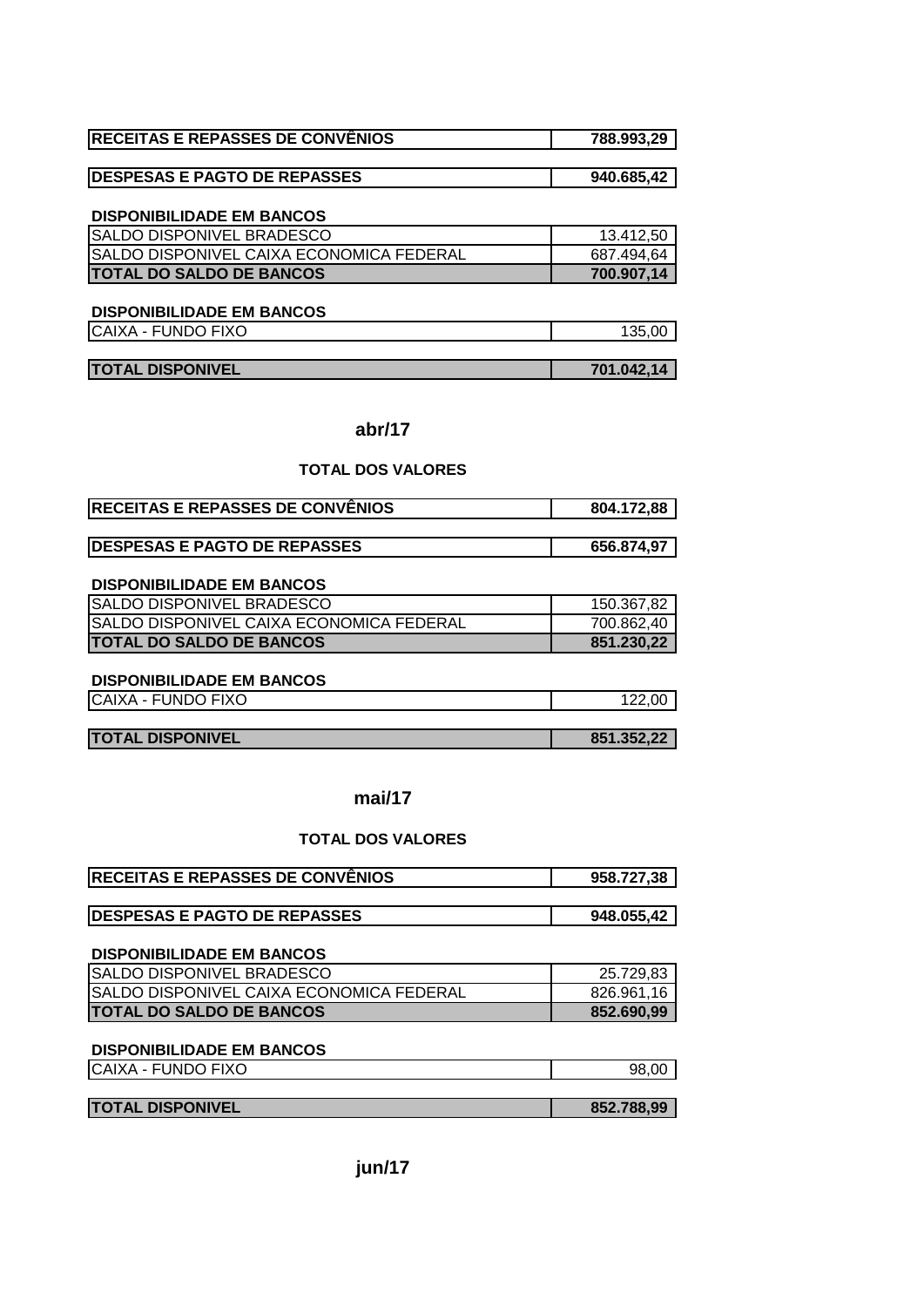# **TOTAL DOS VALORES**

| <b>RECEITAS E REPASSES DE CONVÊNIOS</b> | 792.890,04 |
|-----------------------------------------|------------|
|                                         |            |

| <b>DESPESAS E PAGTO DE REPASSES</b> | 791.905.96 |
|-------------------------------------|------------|

# **DISPONIBILIDADE EM BANCOS**

| <b>SALDO DISPONIVEL BRADESCO</b>                | 24.297.98  |
|-------------------------------------------------|------------|
| <b>SALDO DISPONIVEL CAIXA ECONOMICA FEDERAL</b> | 833.443.59 |
| <b>ITOTAL DO SALDO DE BANCOS</b>                | 857.741,57 |

## **DISPONIBILIDADE EM BANCOS**

| CAIXA - FUNDO FIXO | 98.<br>nr |
|--------------------|-----------|
|                    |           |

| <b>TOTAL DISPONIVEL</b> | 857.839,57 |
|-------------------------|------------|

# **jul/17**

# **TOTAL DOS VALORES**

| <b>IRECEITAS E REPASSES DE CONVENIOS</b> | 790.323,52 |
|------------------------------------------|------------|
|                                          |            |
| <b>IDESPESAS E PAGTO DE REPASSES</b>     | 775.904,01 |

#### **DISPONIBILIDADE EM BANCOS**

| <b>ISALDO DISPONIVEL BRADESCO</b>         | 35.356,16  |
|-------------------------------------------|------------|
| ISALDO DISPONIVEL CAIXA ECONOMICA FEDERAL | 865.756,90 |
| <b>ITOTAL DO SALDO DE BANCOS</b>          | 901.113.06 |

#### **DISPONIBILIDADE EM BANCOS**

| <b>INDO FIXO</b><br><b>CAIXA</b><br>UN'<br>-<br>- | חרי<br>$- -$ |
|---------------------------------------------------|--------------|
|                                                   |              |

| <b>TOTAL DISPONIVEL</b> | 901.233,06 |
|-------------------------|------------|

# **ago/17**

| <b>RECEITAS E REPASSES DE CONVÊNIOS</b>  | 794.646,44 |
|------------------------------------------|------------|
|                                          |            |
| <b>DESPESAS E PAGTO DE REPASSES</b>      | 776.661,28 |
|                                          |            |
| <b>DISPONIBILIDADE EM BANCOS</b>         |            |
| SALDO DISPONIVEL BRADESCO                | 41.873,62  |
| SALDO DISPONIVEL CAIXA ECONOMICA FEDERAL | 845.011,83 |
| <b>TOTAL DO SALDO DE BANCOS</b>          | 886.885,45 |
|                                          |            |
| <b>DISPONIBILIDADE EM BANCOS</b>         |            |

| <b>CAIXA - FUNDO FIXO</b> | ,00 |
|---------------------------|-----|
|                           |     |

| <b>TOTAL DISPONIVEL</b> | 886.995,45 |
|-------------------------|------------|
|                         |            |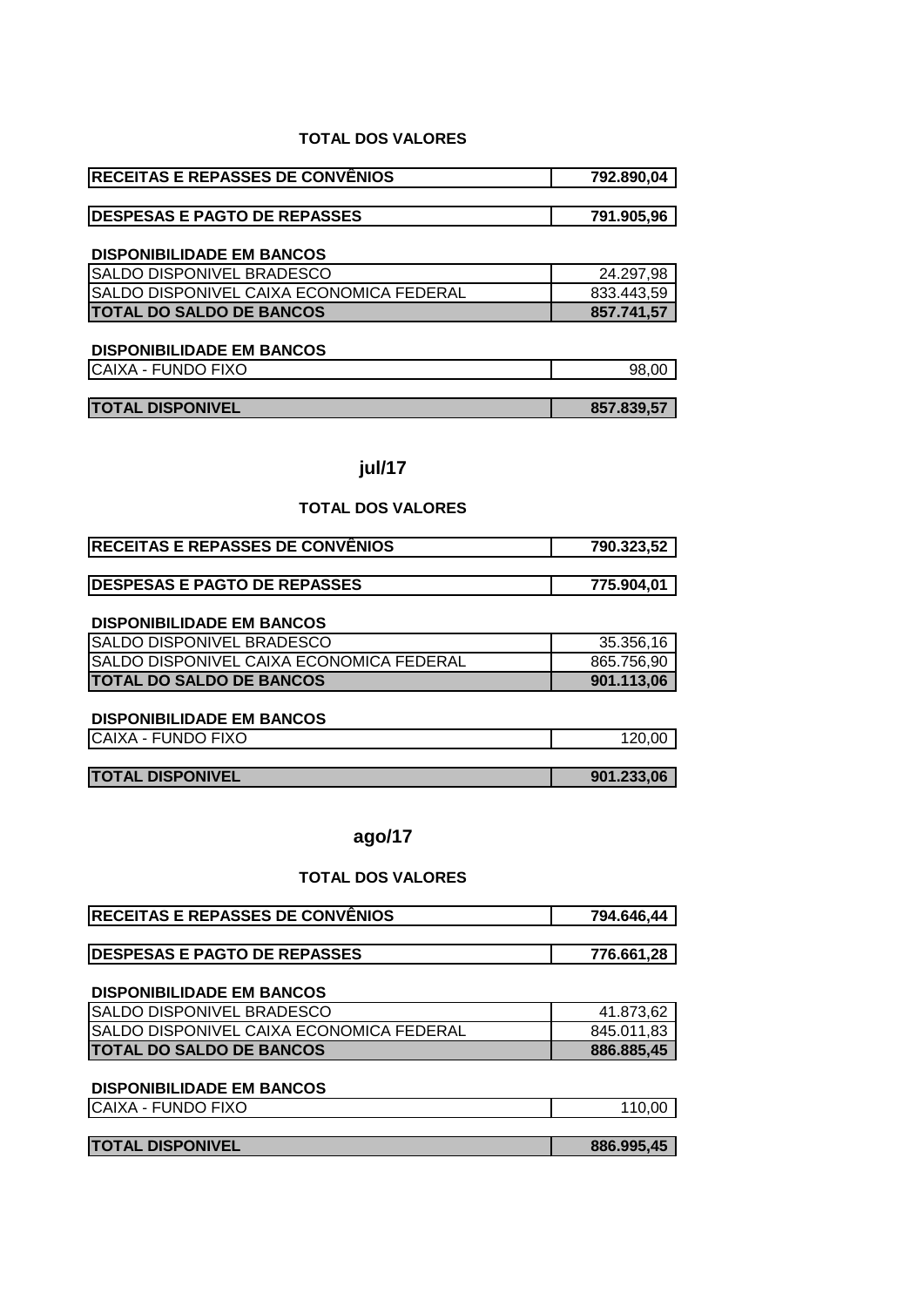#### **set/17**

#### **TOTAL DOS VALORES**

| <b> RECEITAS E REPASSES DE CONVÊNIOS</b> | 965.766,64 |
|------------------------------------------|------------|
|                                          |            |

| <b>DESPESAS E PAGTO DE REPASSES</b> | 958.299.78 |
|-------------------------------------|------------|
|                                     |            |

#### **DISPONIBILIDADE EM BANCOS**

| <b>SALDO DISPONIVEL BRADESCO</b>                | 46.973.54  |
|-------------------------------------------------|------------|
| <b>SALDO DISPONIVEL CAIXA ECONOMICA FEDERAL</b> | 850.536.54 |
| <b>ITOTAL DO SALDO DE BANCOS</b>                | 897.510.08 |

#### **DISPONIBILIDADE EM BANCOS**

| <b>CAIX</b><br><b>FIVO</b><br>$\Lambda$<br>Jſ<br>INI<br>. .<br>יט∧ו<br>`\I<br>$\check{ }$<br>. . |  |
|--------------------------------------------------------------------------------------------------|--|
|                                                                                                  |  |

**TOTAL DISPONIVEL 1997.593,08** 

# **out/17**

#### **TOTAL DOS VALORES**

| <b>RECEITAS E REPASSES DE CONVÊNIOS</b> | 964.264.60 |
|-----------------------------------------|------------|
|                                         |            |

| <b>IDESPESAS E PAGTO DE REPASSES</b> | 993.527,65 |
|--------------------------------------|------------|

# **DISPONIBILIDADE EM BANCOS**

| <b>SALDO DISPONIVEL BRADESCO</b>                 | 200.965.87   |
|--------------------------------------------------|--------------|
| <b>ISALDO DISPONIVEL CAIXA ECONOMICA FEDERAL</b> | 860.503.04   |
| <b>ITOTAL DO SALDO DE BANCOS</b>                 | 1.061.468.91 |

# **DISPONIBILIDADE EM BANCOS**

CAIXA - FUNDO FIXO 130,00

| <b>TOTAL DISPONIVEL</b> | 1.061.598,91 |
|-------------------------|--------------|
|                         |              |

# **nov/17**

## **TOTAL DOS VALORES**

| <b>RECEITAS E REPASSES DE CONVÊNIOS</b>  | 1.157.177,07 |
|------------------------------------------|--------------|
|                                          |              |
| <b>DESPESAS E PAGTO DE REPASSES</b>      | 964.258,76   |
|                                          |              |
| <b>DISPONIBILIDADE EM BANCOS</b>         |              |
| SALDO DISPONIVEL BRADESCO                | 201.075,87   |
| SALDO DISPONIVEL CAIXA ECONOMICA FEDERAL | 859,400,16   |
| <b>TOTAL DO SALDO DE BANCOS</b>          | 201.075,87   |

| <b>ICAIXA - FUNDO FIXO</b> |            |
|----------------------------|------------|
|                            |            |
| <b>TOTAL DISPONIVEL</b>    | 201.153.87 |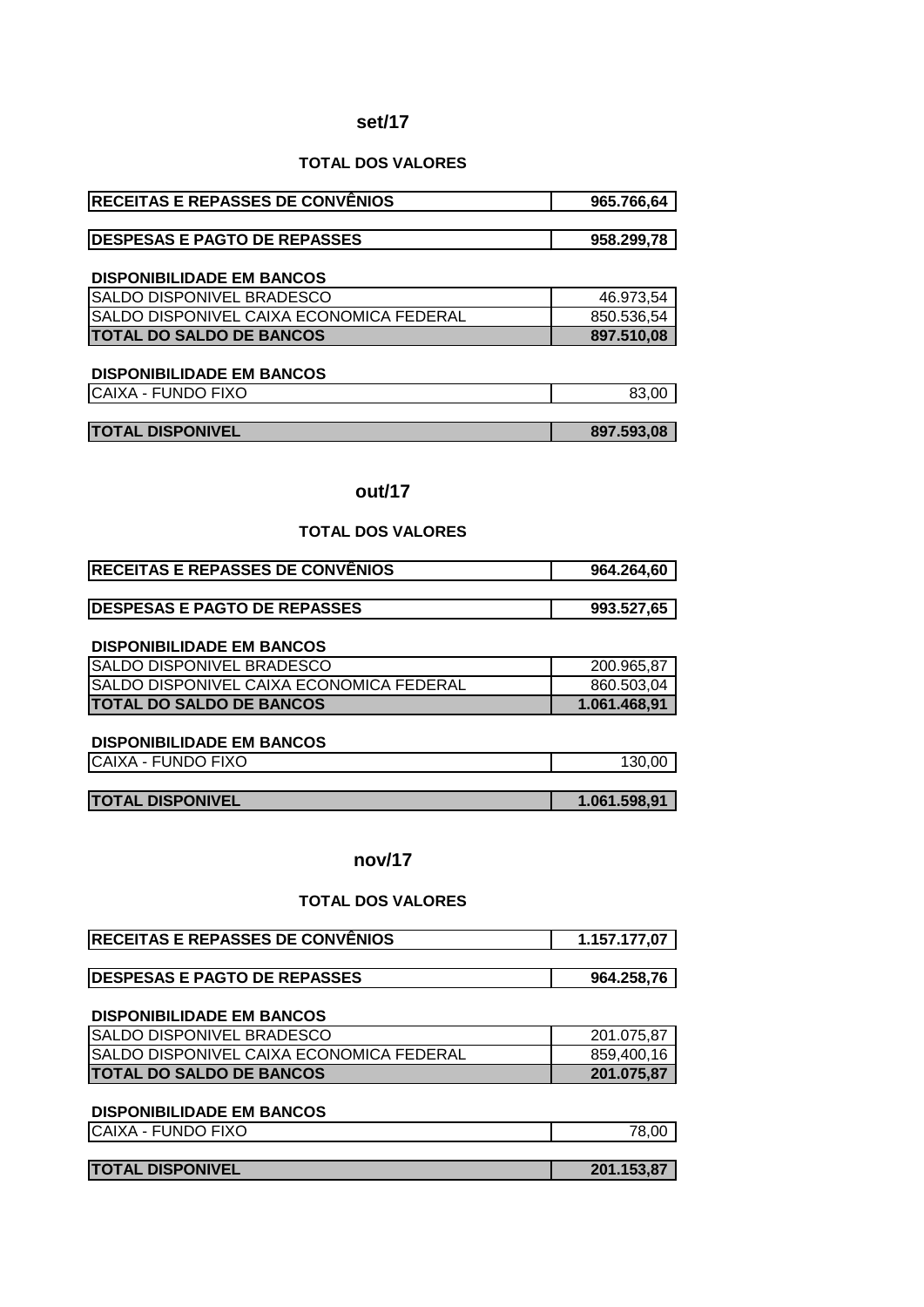#### **dez/17**

# **TOTAL DOS VALORES**

| <b>RECEITAS E REPASSES DE CONVENIOS</b>  | 1.374.665,30 |
|------------------------------------------|--------------|
|                                          |              |
| <b>DESPESAS E PAGTO DE REPASSES</b>      | 970.942,38   |
|                                          |              |
| <b>DISPONIBILIDADE EM BANCOS</b>         |              |
| SALDO DISPONIVEL BRADESCO                | 596.190,62   |
| SALDO DISPONIVEL CAIXA ECONOMICA FEDERAL | 862.678,39   |
| <b>TOTAL DO SALDO DE BANCOS</b>          | 1.458.869,01 |
|                                          |              |
| <b>DISPONIBILIDADE EM BANCOS</b>         |              |
| CAIXA - FUNDO FIXO                       | 112,00       |
|                                          |              |
| <b>TOTAL DISPONIVEL</b>                  | 1.458.981,01 |

**jan/18**

# **TOTAL DOS VALORES**

| <b>RECEITAS E REPASSES DE CONVÊNIOS</b> | 548.743.75 |
|-----------------------------------------|------------|
|                                         |            |

| <b>IDESPESAS E PAGTO DE REPASSES</b> | 956.669.23 |
|--------------------------------------|------------|
|                                      |            |

#### **DISPONIBILIDADE EM BANCOS**

| <b>TOTAL DO SALDO DE BANCOS</b>                 | 1.061.456.02 |
|-------------------------------------------------|--------------|
| <b>SALDO DISPONIVEL CAIXA ECONOMICA FEDERAL</b> | 857.208.86   |
| <b>ISALDO DISPONIVEL BRADESCO</b>               | 204.247.16   |

#### **DISPONIBILIDADE EM BANCOS**

| <b>ICAIXA - FUNDO FIXO</b> | 110.00       |
|----------------------------|--------------|
|                            |              |
| <b>TOTAL DISPONIVEL</b>    | 1.061.566,02 |

**fev/18**

#### **TOTAL DOS VALORES**

| <b>IRECEITAS E REPASSES DE CONVENIOS</b> | 483.506.38   |
|------------------------------------------|--------------|
|                                          |              |
| <b>IDESPESAS E PAGTO DE REPASSES</b>     | 1.041.270.22 |

#### **DISPONIBILIDADE EM BANCOS**

| <b>SALDO DISPONIVEL BRADESCO</b>                | 455.960.69   |
|-------------------------------------------------|--------------|
| <b>SALDO DISPONIVEL CAIXA ECONOMICA FEDERAL</b> | 766.823,12   |
| <b>ITOTAL DO SALDO DE BANCOS</b>                | 1.222.783.81 |

| <b>ICAIXA - FUNDO FIXO</b> | . ററ<br>50.82 |
|----------------------------|---------------|
|                            |               |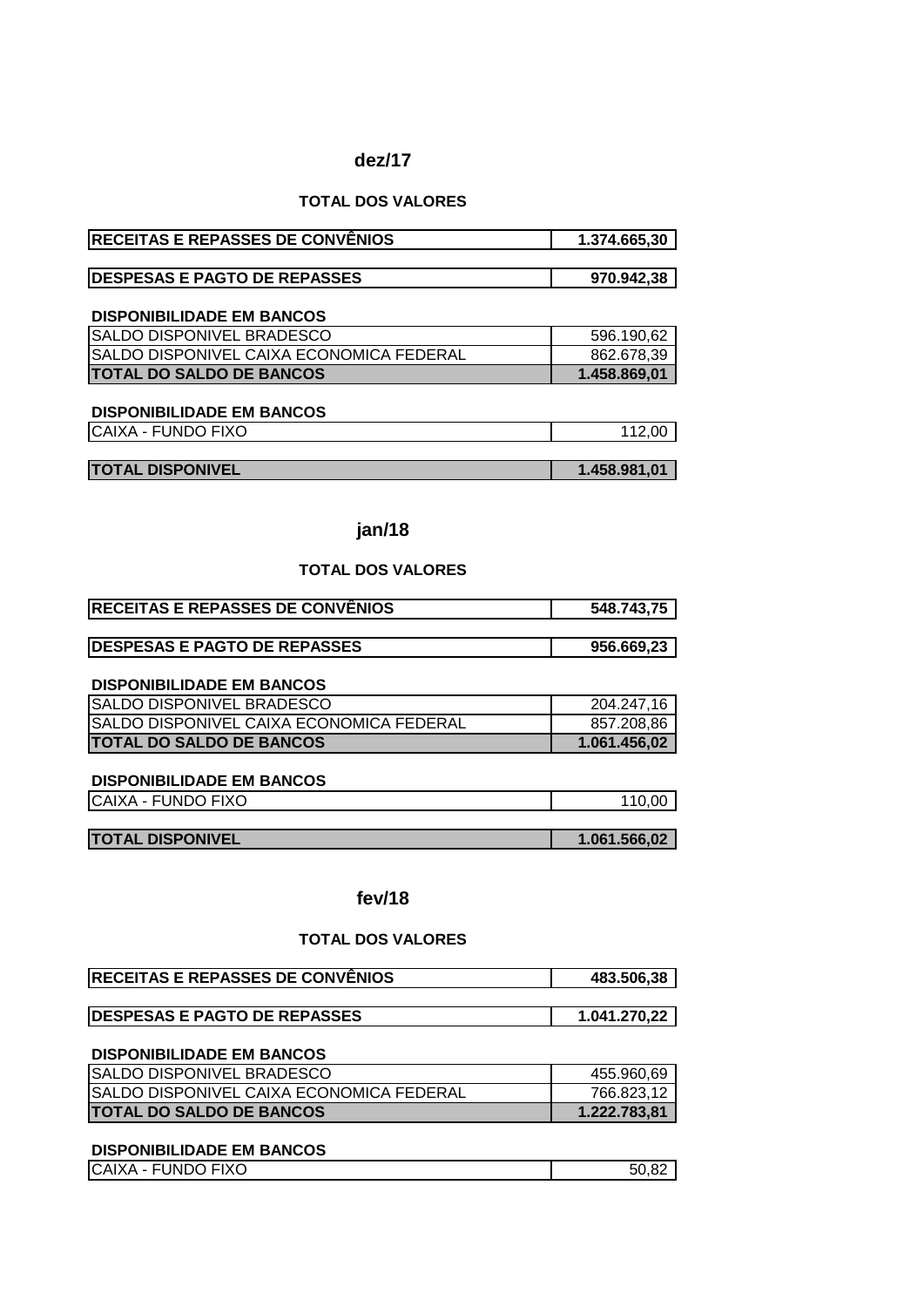**TOTAL DISPONIVEL 1.222.834,63** 

# **mar/18**

#### **TOTAL DOS VALORES**

| <b>RECEITAS E REPASSES DE CONVÊNIOS</b> | 965.743.21 |
|-----------------------------------------|------------|
|                                         |            |

| <b>IDESPESAS E PAGTO DE REPASSES</b> | 1.003.191,08 |
|--------------------------------------|--------------|
|                                      |              |

# **DISPONIBILIDADE EM BANCOS**

| <b>SALDO DISPONIVEL BRADESCO</b>                 | 241.858,17 |
|--------------------------------------------------|------------|
| <b>ISALDO DISPONIVEL CAIXA ECONOMICA FEDERAL</b> | 707.427.22 |
| <b>ITOTAL DO SALDO DE BANCOS</b>                 | 949.285.39 |

# **DISPONIBILIDADE EM BANCOS**

| CAIXA - FUNDO FIXO | .00<br>84 |
|--------------------|-----------|
|--------------------|-----------|

**TOTAL DISPONIVEL 1949.369,39** 

#### **abr/18**

## **TOTAL DOS VALORES**

| 969.579,06   |
|--------------|
|              |
| 1.013.411.36 |
|              |

#### **DISPONIBILIDADE EM BANCOS**

| <b>ISALDO DISPONIVEL BRADESCO</b>               | 236.839,82 |
|-------------------------------------------------|------------|
| <b>SALDO DISPONIVEL CAIXA ECONOMICA FEDERAL</b> | 650.642.99 |
| <b>ITOTAL DO SALDO DE BANCOS</b>                | 887.482.81 |

#### **DISPONIBILIDADE EM BANCOS**

| CAIXA - FUNDO FIXO | .00<br>44 |
|--------------------|-----------|
|                    |           |

| <b>TOTAL DISPONIVEL</b><br>887.526.81 |
|---------------------------------------|
|---------------------------------------|

# **mai/18**

# **TOTAL DOS VALORES**

| <b>IRECEITAS E REPASSES DE CONVENIOS</b> | 778.992.66   |
|------------------------------------------|--------------|
|                                          |              |
| <b>IDESPESAS E PAGTO DE REPASSES</b>     | 1.103.926,51 |

| <b>SALDO DISPONIVEL BRADESCO</b>                | 48.476,07  |
|-------------------------------------------------|------------|
| <b>SALDO DISPONIVEL CAIXA ECONOMICA FEDERAL</b> | 506.032.22 |
| <b>ITOTAL DO SALDO DE BANCOS</b>                | 554.508.29 |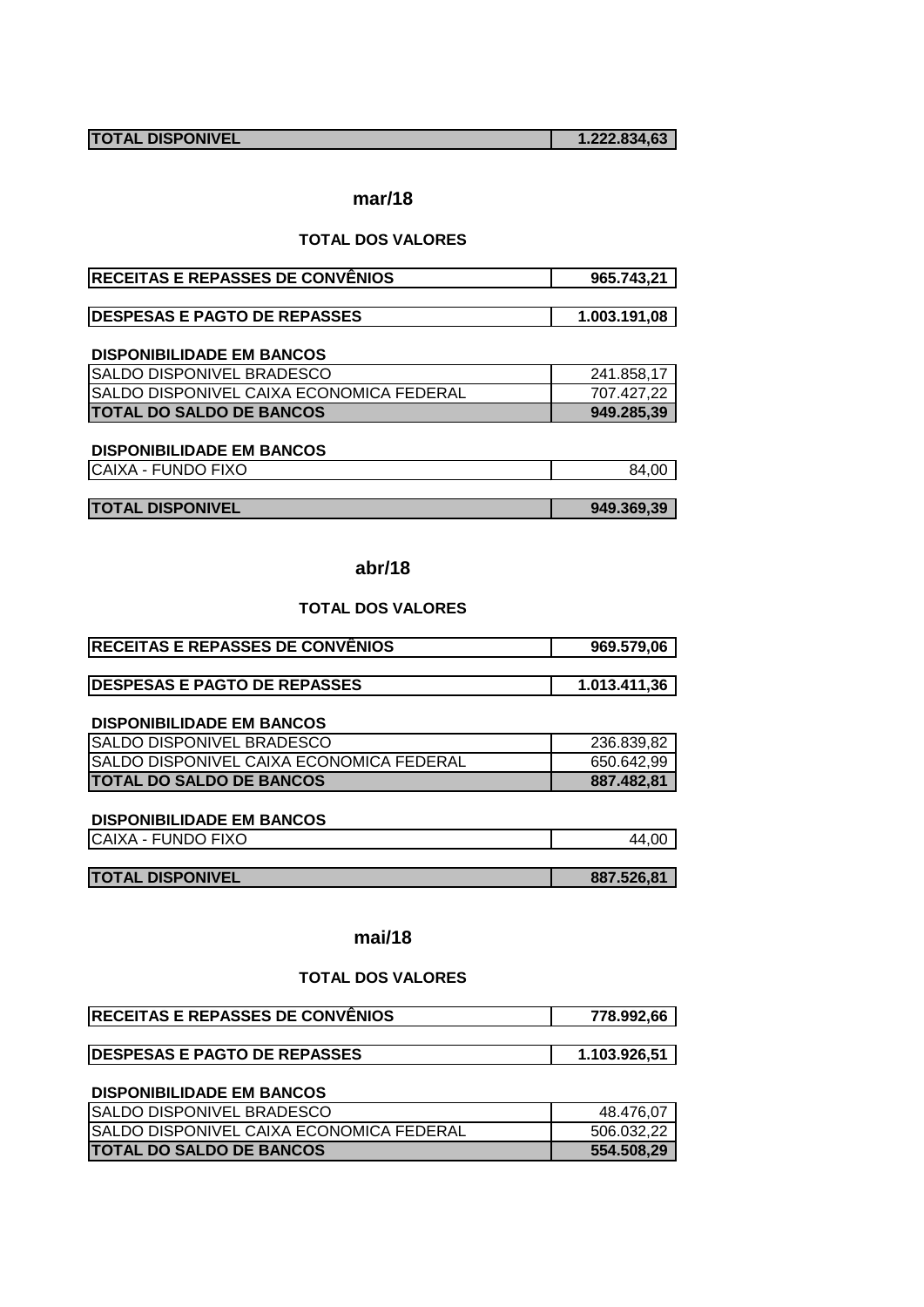CAIXA - FUNDO FIXO 119,00

**TOTAL DISPONIVEL 554.627,29**

# **jun/18**

# **TOTAL DOS VALORES**

| <b>RECEITAS E REPASSES DE CONVÊNIOS</b> | 968.250.13 |
|-----------------------------------------|------------|
|                                         |            |

| <b>IDESPESAS E PAGTO DE REPASSES</b> | 1.049.551,64 |
|--------------------------------------|--------------|
|                                      |              |

#### **DISPONIBILIDADE EM BANCOS**

| <b>SALDO DISPONIVEL BRADESCO</b>          | 63.482,22  |
|-------------------------------------------|------------|
| ISALDO DISPONIVEL CAIXA ECONOMICA FEDERAL | 410.064,35 |
| <b>ITOTAL DO SALDO DE BANCOS</b>          | 473.546.57 |

# **DISPONIBILIDADE EM BANCOS**

CAIXA - FUNDO FIXO 35,00

| <b>TOTAL DISPONIVEL</b> |  |
|-------------------------|--|

# **jul/18**

 $\overline{473.581,57}$ 

#### **TOTAL DOS VALORES**

| <b>RECEITAS E REPASSES DE CONVÊNIOS</b>  | 1.177.988,59 |
|------------------------------------------|--------------|
| <b>DESPESAS E PAGTO DE REPASSES</b>      | 1.145.227,75 |
|                                          |              |
|                                          |              |
| <b>DISPONIBILIDADE EM BANCOS</b>         |              |
| SALDO DISPONIVEL BRADESCO                | 63.891,66    |
| SALDO DISPONIVEL CAIXA ECONOMICA FEDERAL | 223.058,98   |

#### **DISPONIBILIDADE EM BANCOS**

| <b>FUNDO FIXO</b><br><b>CAIXA</b><br><b>LI</b> | 37.OC |
|------------------------------------------------|-------|
|                                                |       |

| <b>TOTAL DISPONIVEL</b> | 287.037,64 |
|-------------------------|------------|

# **ago/18**

#### **TOTAL DOS VALORES**

| <b>IRECEITAS E REPASSES DE CONVENIOS</b> | 1.169.724,30 |
|------------------------------------------|--------------|
|                                          |              |
| <b>DESPESAS E PAGTO DE REPASSES</b>      | 1.046.743,36 |

| <b>ISALDO DISPONIVEL BRADESCO</b>        | 260.352,10 |
|------------------------------------------|------------|
| SALDO DISPONIVEL CAIXA ECONOMICA FEDERAL | 252.265.12 |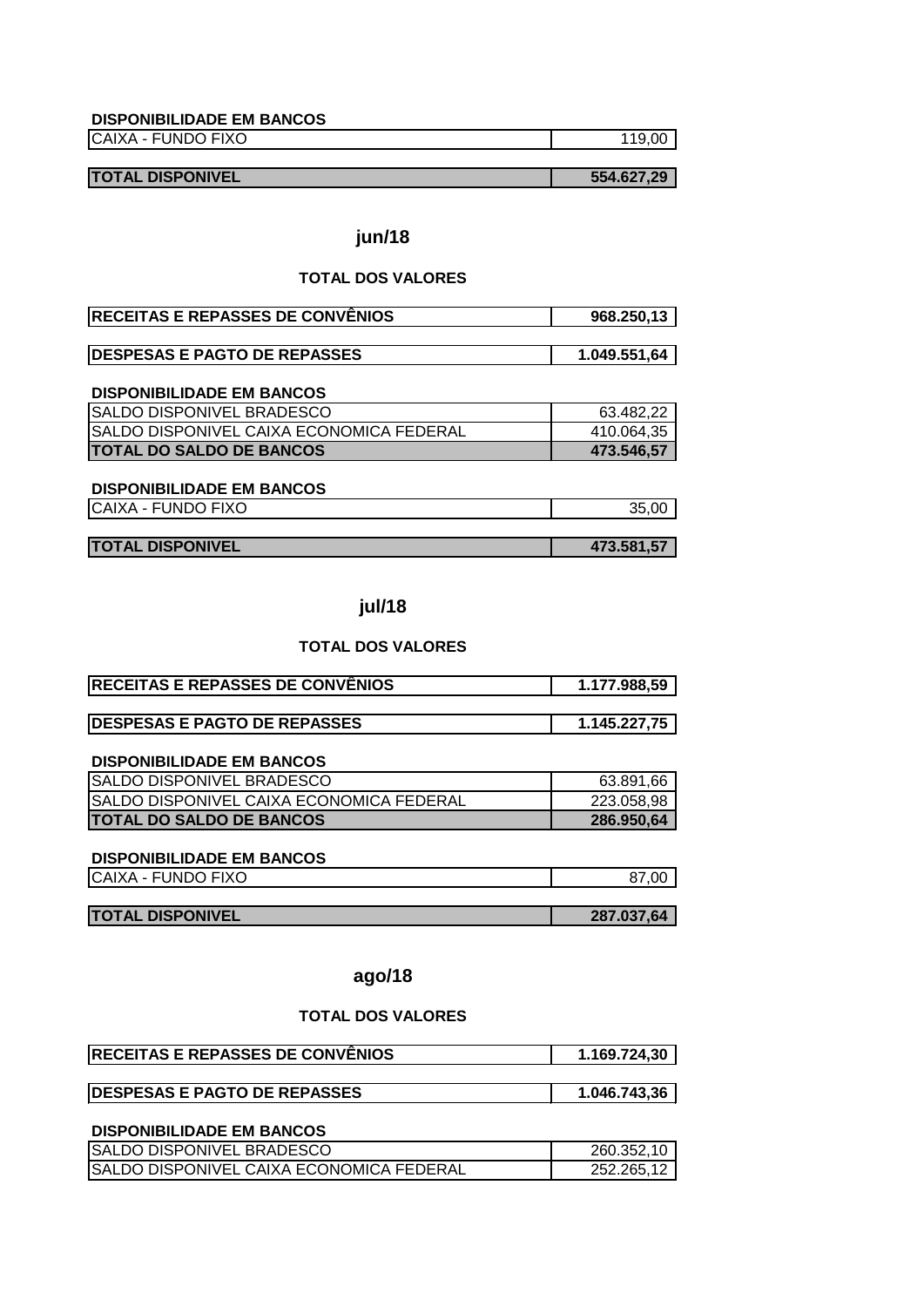| <b>TOTAL DO SALDO DE BANCOS</b> | 512.617,22 |
|---------------------------------|------------|
|                                 |            |

CAIXA - FUNDO FIXO 110,00

#### **TOTAL DISPONIVEL 512.727,22**

# **set/18**

# **TOTAL DOS VALORES**

| <b>RECEITAS E REPASSES DE CONVÊNIOS</b> | 779.718,46 |
|-----------------------------------------|------------|
|                                         |            |

| <b>DESPESAS E PAGTO DE REPASSES</b> | <b>10. פ</b> א |
|-------------------------------------|----------------|
| --ASSEJ                             | 069            |
|                                     |                |

#### **DISPONIBILIDADE EM BANCOS**

| <b>SALDO DISPONIVEL BRADESCO</b>          | 64.288,96  |
|-------------------------------------------|------------|
| ISALDO DISPONIVEL CAIXA ECONOMICA FEDERAL | 45.127.74  |
| <b>ITOTAL DO SALDO DE BANCOS</b>          | 109.416.70 |

#### **DISPONIBILIDADE EM BANCOS**

| CAIXA - FUNDO FIXO |  |
|--------------------|--|
|                    |  |

#### **out/18**

#### **TOTAL DOS VALORES**

| <b>RECEITAS E REPASSES DE CONVÊNIOS</b> | 990.131,07   |
|-----------------------------------------|--------------|
|                                         |              |
| <b>IDESPESAS E PAGTO DE REPASSES</b>    | 1.032.019.49 |

#### **DISPONIBILIDADE EM BANCOS**

| SALDO DISPONIVEL BRADESCO                       | 56.416.92 |
|-------------------------------------------------|-----------|
| <b>SALDO DISPONIVEL CAIXA ECONOMICA FEDERAL</b> | 6.856.79  |
| <b>ITOTAL DO SALDO DE BANCOS</b>                | 63.273.71 |

#### **DISPONIBILIDADE EM BANCOS**

CAIXA - FUNDO FIXO 130,00

| <b>TOTAL DISPONIVEL</b> | 63.403.71 |
|-------------------------|-----------|

#### **TOTAL DOS VALORES**

| <b>RECEITAS E REPASSES DE CONVÊNIOS</b> | 1.272.984,66 |
|-----------------------------------------|--------------|
|                                         |              |

# **DESPESAS E PAGTO DE REPASSES** 1.293.049,87

| <b>ISALDO DISPONIVEL BRADESCO</b>               | 25.168.02 |
|-------------------------------------------------|-----------|
| <b>SALDO DISPONIVEL CAIXA ECONOMICA FEDERAL</b> | 56.79     |
| <b>ITOTAL DO SALDO DE BANCOS</b>                | 25.224.81 |